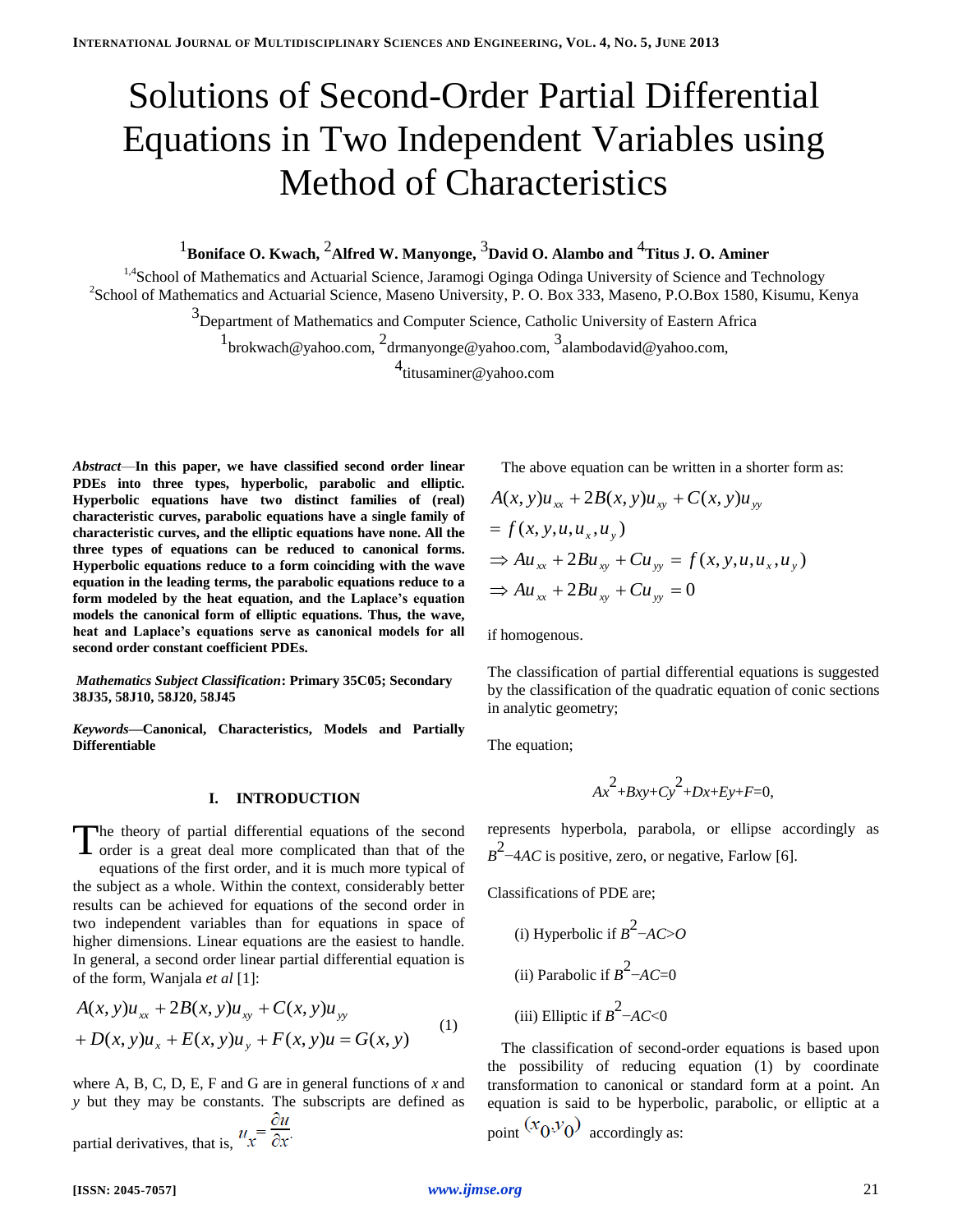$$
B^2(x_0, y_0) - 4A(x_0, y_0)C(x_0, y_0) \tag{2}
$$

is positive, zero, or negative. If this is true at all points, then the equation is said to be hyperbolic, parabolic, or elliptic in a domain. In the case of two independent variables, a transformation can always be found to reduce the given equation to canonical form in a given domain. However, in the case of several independent variables, it is not, in general, possible to find such a transformation, Strauss [8].

To transform equation (1) to a canonical form we make a change of independent variables. Let the new variables be:

$$
\xi = \xi(x, y), \ \eta = \eta(x, y) \tag{3}
$$

Assuming that ξ and η are twice continuously differentiable and that the Jacobian;

$$
J = \left| \zeta_{x'} \zeta_{y'} \eta_{x'} \eta_{y'} \right| \tag{4}
$$

is nonzero in the region under consideration, then *x* and *y* can be determined uniquely from the system (3). Let *x* and *y* be twice continuously differentiable functions of ξ and η. Then we have

$$
U_x = \frac{\partial u}{\partial \xi} \cdot \frac{\partial \xi}{\partial x} + \frac{\partial u}{\partial \eta} \cdot \frac{\partial \eta}{\partial x}
$$
  
\n
$$
U_y = \frac{\partial u}{\partial \xi} \cdot \frac{\partial \xi}{\partial y} + \frac{\partial u}{\partial \eta} \cdot \frac{\partial \eta}{\partial y}
$$
  
\n
$$
U_{xx} = \frac{\partial u_x}{\partial \xi} \cdot \frac{\partial \xi}{\partial x} + \frac{\partial u_x}{\partial \eta} \cdot \frac{\partial \eta}{\partial x}
$$
  
\n
$$
U_{xy} = \frac{\partial u_x}{\partial \xi} \cdot \frac{\partial \xi}{\partial y} + \frac{\partial u_x}{\partial \eta} \cdot \frac{\partial \eta}{\partial y}
$$
  
\n
$$
U_{yy} = \frac{\partial u_y}{\partial \xi} \cdot \frac{\partial \xi}{\partial y} + \frac{\partial u_y}{\partial \eta} \cdot \frac{\partial \eta}{\partial y}
$$

Substituting these values in equation (1) we obtain

$$
A^*(x, y)u_{xx} + 2B^*(x, y)u_{xy} + C^*(x, y)u_{yy}
$$
  
+  $D^*(x, y)u_x + E^*(x, y)u_y + F^*(x, y)u = G^*(x, y)$ 

where  $(5)$ 

$$
A^* = A \xi^2 x + B \xi_x \xi_y + C \xi^2 y
$$
  
\n
$$
B^* = 2A \xi_x \eta_x + B(\xi_x \eta_y + \xi_y \eta_x) + 2C \xi_y \eta_y
$$
  
\n
$$
C^* = A \eta^2 x + B \eta_x \eta_y + C \eta^2 y
$$

$$
D^* = A \xi_{xx} + B \xi_{xy} + C \xi_{yy} + D \xi_x + E \xi_y
$$
  
\n
$$
E^* = A \eta_{xx} + B \eta_{xy} + C \eta_{yy} + D \eta_x + E \eta_y
$$
  
\n
$$
F^* = F
$$
  
\n
$$
G^* = G
$$

The resulting equation (5) is in the same form as the original equation (1) under the general transformation (3). The nature of the equation remains invariant under such a transformation if the Jacobian does not vanish. This can be seen from the fact that the sign of the discriminant does not alter under the transformation, that is,

$$
B^*{}^2 - 4A^*C^* = J^2(B^2 - 4AC) \tag{6}
$$

which can be easily verified, Evans [4].

It should be noted here that the equation can be of a different type at different points of the domain. We shall assume that the equation under consideration is of the single type in a given domain. The classification of equation (1) depends on the coefficients  $A(x,y)$ ,  $B(x,y)$ , and  $C(x,y)$  at a given point  $(x,y)$ . We therefore, rewrite equation (1) as;

$$
Au_{xx} + Bu_{xy} + Cu_{yy} = H(x, y, u, u_x, u_y)
$$
 (7)

and equation (5) as;

$$
A^* u_{\xi\xi} + B^* u_{\xi\eta} + C^* u_{\eta\eta} = H(\xi, \eta, u, u_{\xi}, u_{\eta}) \qquad (8)
$$

We consider the problem of reducing equation (7) to canonical form. We suppose first that none of A, B, C, is zero. Let ξ and η be new variables such that the coefficients A and C in equation (8) vanish. Thus, from (8), we have;

$$
A^* = A\xi^2 x + B\xi_x \xi_y + C\xi^2 y = 0
$$
  

$$
C^* = A\eta^2 x + B\eta_x \eta_y + C\eta^2 y = 0
$$

These two equations are of the same type and hence we may write them in the form;

$$
A\zeta^{2,x} + B\zeta_{x}\zeta_{y} + C\zeta^{2,y} = 0\tag{9}
$$

in which ζ stand for either of the functions ξ or η. Dividing through by  $\zeta^2$ , *y*, equation (9) becomes, Jost [3];

$$
A\left(\frac{\zeta_x}{\eta_y}\right)^2 + B\left(\frac{\zeta_x}{\eta_y}\right) + C = 0 \tag{10}
$$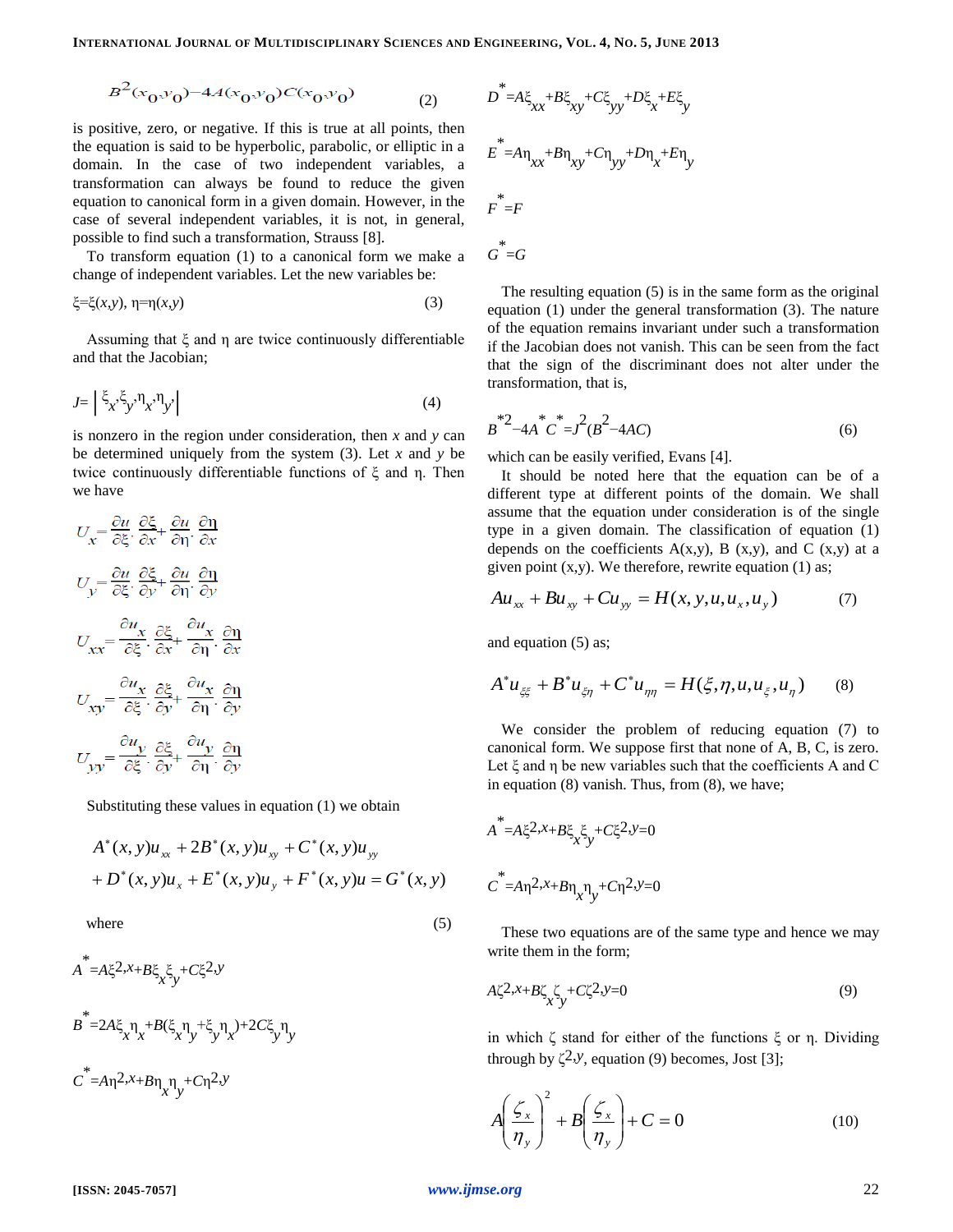Along the curve  $\zeta$  = constant, we have;

$$
d\zeta \text{=}\zeta_{x}dx \text{+}\zeta_{y}dy \text{=0}
$$

Thus,

$$
\frac{dy}{dx} = \frac{\zeta_x}{\zeta_y} \tag{11}
$$

and therefore, equation (10) may be written in the form;

$$
A\left(\frac{dx}{dy}\right)^2 + B\left(\frac{dx}{dy}\right) + C = 0
$$
 (12)

the roots of which are

$$
\frac{dy}{dx} = \frac{B + \sqrt{B^2 - 4AC}}{2A}
$$
 (13)

$$
\frac{dy}{dx} = \frac{B - \sqrt{B^2 - 4AC}}{2A} \tag{14}
$$

These equations, which are known as the characteristic equations, are ordinary differential equations for families of curves in the *xy*-plane along which  $\xi$  = constant and  $\eta$  = constant. The integrals of equations (13) and (14) are called the characteristic curves. Since the equations are first-order ordinary differential equations, the solutions may be written as;

$$
\varphi_1(x,y)=c_1
$$
  

$$
\varphi_2(x,y)=c_2
$$

with  $c_1$  and  $c_2$  as constants.

Hence the transformations

ξ=φ<sub>1</sub>(x,y), η=φ<sub>2</sub>(x,y)

will transform equation (7) to a canonical form.

We show that the characteristic of any hyperbolic PDE can be transformed as;

 $U_{\xi \eta} = 0$ 

known as the standard form, Dennemeyer [2].

The characteristic different equation is given by;

$$
\frac{dy}{dx} = \frac{B \pm \sqrt{B^2 - AC}}{A}
$$

#### **II. HYPRBOLIC EQUATIONS**

We can find the characteristics of  $3U_{xx}$  +10 $U_{xy}$  +3 $U_{yy}$  =0 and show that the standard form is  $U_{\xi\eta}$ =0

Given

$$
3U_{xx} + 10U_{xy} + 3U_{yy} = 0
$$
\n(15)

From the relation above; *A*=3;*B*=5;*C*=3

$$
\Rightarrow B^2 - AC = 25 - 9 = 16 > 0.
$$

This is hyperbolic equation.

$$
\frac{dy}{dx} = \frac{5 \pm \sqrt{5^2 - 3.3}}{3} = \frac{5 \pm \sqrt{25 - 9}}{3} = \frac{5 \pm 4}{3}
$$
  
\n
$$
\Rightarrow \frac{dy}{dx} = 3; \frac{dy}{dx} = \frac{1}{3}
$$
  
\n
$$
\Rightarrow y = 3x + c_1; y = \frac{1}{3}x + c_2
$$
  
\ngiving y-3x = c<sub>1</sub>; 3y-x=c<sub>2</sub>  
\n
$$
\Rightarrow y - 3x = \xi; 3y - x = \eta
$$
  
\nIt can be shown that the characteristics are Habe

 $erman$  [5];

$$
\xi = y - 3x; \ \eta = 3y - x \tag{16}
$$

Next we now find  $U_{xx}$ ,  $U_{xy}$  and  $U_{yy}$ 

Under transformation (2) we have:

$$
U_x = \frac{\partial u}{\partial \xi} \cdot \frac{\partial \xi}{\partial x} + \frac{\partial u}{\partial \eta} \cdot \frac{\partial \eta}{\partial x}
$$
  

$$
= \frac{\partial u}{\partial \xi} \cdot (-3) + \frac{\partial u}{\partial \eta} \cdot (-1) = -3u_{\xi} - u_{\eta}
$$
 (17)

$$
U_y = \frac{\partial u}{\partial \xi} \cdot \frac{\partial \xi}{\partial y} + \frac{\partial u}{\partial \eta} \cdot \frac{\partial \eta}{\partial y}
$$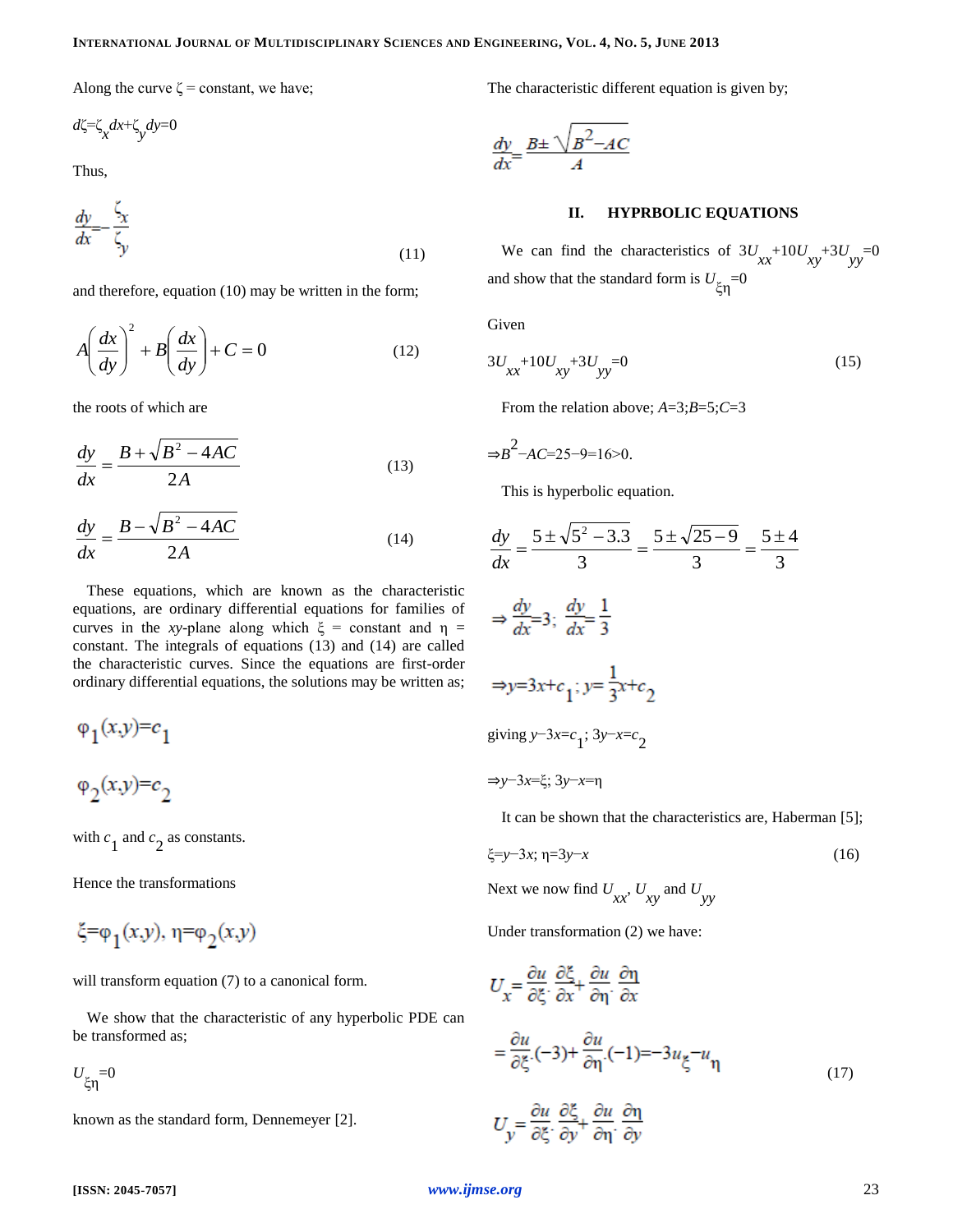$$
=\frac{\partial u}{\partial \xi}(1) + \frac{\partial u}{\partial \eta}(3) = u_{\xi} + 3u_{\eta}
$$
\n(18)

$$
U_{xx} = \frac{\partial u_x}{\partial \xi} \cdot \frac{\partial \xi}{\partial x} + \frac{\partial u_x}{\partial \eta} \cdot \frac{\partial \eta}{\partial x}
$$
  
\n
$$
= \frac{\partial}{\partial \xi} (-3u_{\xi} - u_{\eta}) \cdot (-3) + \frac{\partial}{\partial \eta} (-3u_{\xi} - u_{\eta}) \cdot (-1)
$$
  
\n
$$
= (-3u_{\xi\xi} - u_{\xi\eta}) \cdot (-3) + (-3u_{\xi\eta} - u_{\eta\eta}) \cdot (-1)
$$
  
\n
$$
= 9u_{\xi\xi} + 3u_{\xi\eta} + 3u_{\xi\eta} + u_{\eta\eta}
$$
  
\n
$$
= 9u_{\xi\xi} + 6u_{\xi\eta} + u_{\eta\eta}
$$
  
\n
$$
= 9u_{\xi\xi} + 6u_{\xi\eta} + u_{\eta\eta}
$$
  
\n
$$
= \frac{\partial u_x}{\partial \xi} \cdot \frac{\partial \xi}{\partial y} + \frac{\partial u_x}{\partial \eta} \cdot \frac{\partial \eta}{\partial y}
$$
  
\n
$$
= \frac{\partial}{\partial \xi} (-3u_{\xi} - u_{\eta}) \cdot (1) + \frac{\partial}{\partial \eta} (-3u_{\xi} - u_{\eta}) \cdot (3)
$$
  
\n
$$
= (-3u_{\xi\xi} - u_{\xi\eta}) \cdot (1) + (-3u_{\xi\eta} - u_{\eta\eta}) \cdot (3)
$$
  
\n
$$
= -3u_{\xi\xi} - u_{\xi\eta} - 9u_{\xi\eta} - 3u_{\eta\eta}
$$
  
\n
$$
= -3u_{\xi\xi} - 10u_{\xi\eta} - 3u_{\eta\eta}
$$
  
\n
$$
= -3u_{\xi\xi} - 2u_{\xi\eta} - 3u_{\eta\eta}
$$
  
\n
$$
= -3u_{\xi\xi} - 3u_{\xi\eta} - 3u_{\eta\eta}
$$
  
\n
$$
= \frac{\partial}{\partial \xi} (u_{\xi} + 3u_{\eta}) \cdot (1) + \frac{\partial}{\partial \eta} (u_{\xi} + 3u_{\eta}) \cdot (3)
$$
  
\n
$$
= u_{\xi\x
$$

Substituting (19), (20), and (21) into (15) gives;

$$
3(9u_{\xi\xi} + 6u_{\xi\eta} + u_{\eta\eta}) + 10(-3u_{\xi\xi} - 10u_{\xi\eta} - 3u_{\eta\eta})
$$
  
+ 3(u\_{\xi\xi} + 6u\_{\xi\eta} + 9u\_{\eta\eta}) = 0  

$$
\Rightarrow 27u_{\xi\xi} + 18u_{\xi\eta} + 3u_{\eta\eta} - 30u_{\xi\xi} - 100u_{\xi\eta}
$$
  
- 30u\_{\eta\eta} + 3u\_{\xi\xi} + 18u\_{\xi\eta} + 27u\_{\eta\eta} = 0  
64u\_{\xi\eta} = 0  

$$
\Rightarrow u_{\xi\eta} = 0
$$

Integrating *u* ξη partially w.r.t ξ, we get

$$
\int u_{\xi\eta} d\xi = u_{\eta} + f(\eta) = 0
$$

$$
\Rightarrow u_{\eta} = f(\eta)
$$

Integrating *u* η partially w.r.t η, we get

$$
\int u_{\eta} d\eta = f(\eta) + g(\xi)
$$

$$
\Rightarrow u(\xi\eta)=f(\eta)+g(\xi)
$$

Substituting the variables *x*,*y*, we have

$$
U(x,y)=f(3y-x)+g(y-3x)
$$

#### **III. PARABOLIC EQUATIONS**

We can find the characteristics of the following equation and reduce it to the following equation and reduce it to the appropriate standard form and then obtain the general solution, Boyce [7];

$$
U_{xx} + 4U_{xy} + 4U_{yy} = 0
$$
\n(22)

From the relation above; *A*=1;*B*=2;*C*=4

$$
\Rightarrow B^2 - AC = 4 - 4 = 0.
$$

This is parabolic equation.

In this case;

$$
\frac{dy}{dx} = \frac{2 \pm \sqrt{4-4}}{1} = 2
$$

Integrating we have;

$$
y \text{-} 2x \text{=} c
$$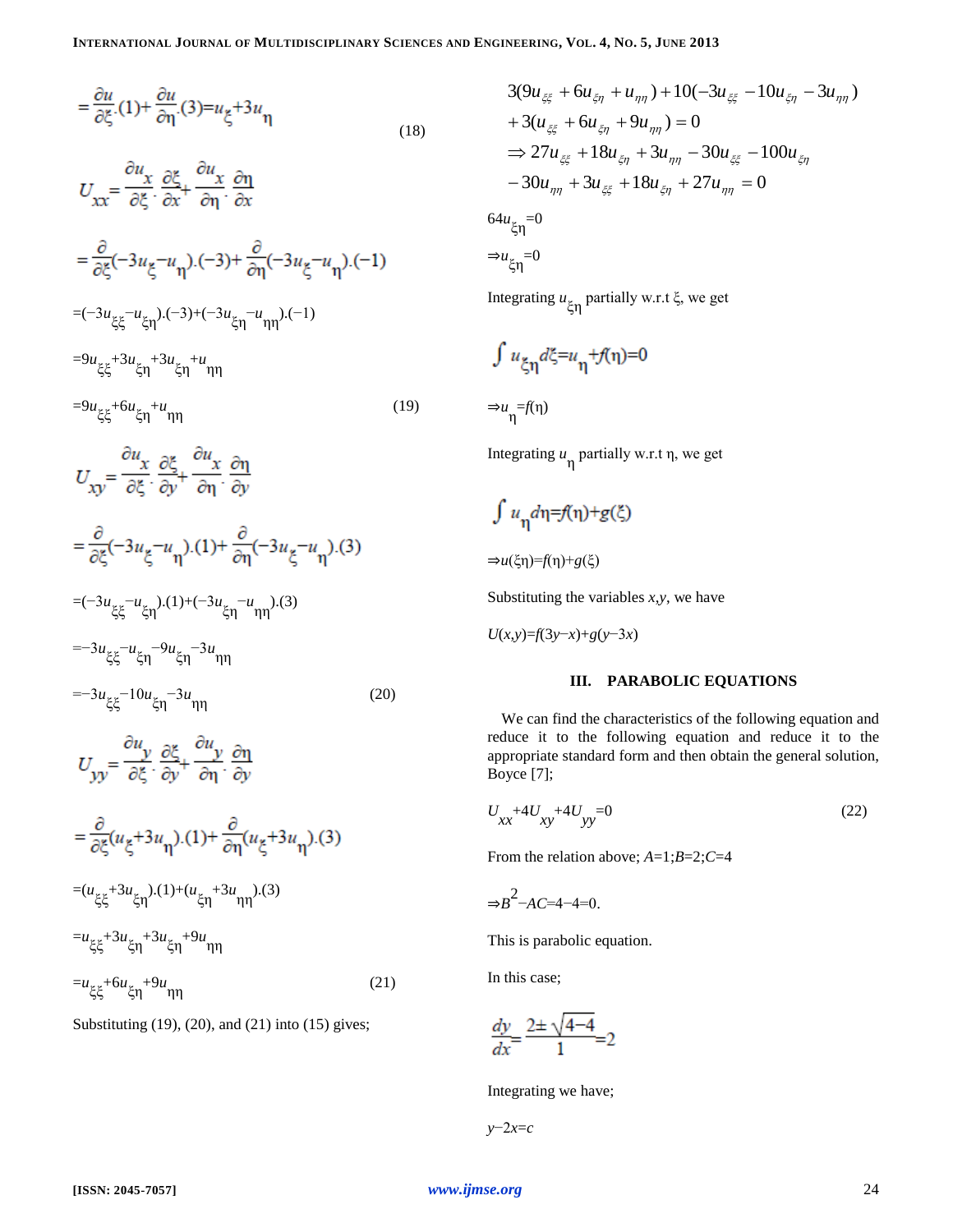The characteristics are defined by η=*y*−2*x* and ξ=*x*.

Under this transformation;

$$
U_x = u_{\xi} - 2u_{\eta}
$$
  
\n
$$
U_y = u_{\eta}
$$
  
\n
$$
U_{xx} = u_{\xi\xi} - 4u_{\xi\eta} + 4u_{\eta\eta}
$$
 (23)

$$
U_{xy} = u_{\xi\eta} - 2u_{\eta\eta} \tag{24}
$$

$$
U_{yy} = u_{\eta\eta} \tag{25}
$$

Substituting equations (23), (24), and (25) into equation (22) gives

$$
(u_{\xi\xi} - 4u_{\xi\eta} + 4u_{\eta\eta}) + 4(u_{\xi\eta} - 2u_{\eta\eta}) + 4u_{\eta\eta}
$$

Simplifying we get

 $u_{\xi\xi} = 0$  $\xi$ ξ $^{=0}$  (26)

Integrating *u* ξξ w.r.t ξ, we get;

*u* ξ =*f*(η)

Integrating *u* ξ again partially w.r.t ξ, we get;

*u*=ξ*f*(η)+*g*(η)

Thus the required solution is given by;

*U*(*x*,*y*)=ξ*f*(*y*−2*x*)+*g*(*y*−2*x*)

#### **IV. ELLIPTIC EQUATIONS**

We consider the equation of the type, Boyce [7];

$$
u_{xx} + u_{yy} = 0 \tag{27}
$$

and reduce it to the canonical form.

In this case, *A*=1;*B*=0;*C*=1

 $\Rightarrow B^2$ -*AC*=0-1<0.

This is elliptic equation.

$$
\Rightarrow \frac{dy}{dx} = \frac{0 \pm \sqrt{0 - 1}}{1} = \sqrt{-1} = \pm i
$$

# $\Rightarrow \frac{dy}{dx} = \pm i$  or  $dy = \pm i dx$

Integrating we get;

 $\frac{x+iy=c}{1}$  and  $\frac{x-iy=c}{2}$ 

Hence the characteristics are given by;

$$
\xi = x + iy
$$
 and  $\eta = x - iy$ 

Under this transformation;

$$
U_x = u_{\xi} + u_{\eta}
$$
  
\n
$$
U_y = u_{\eta} i - u_{\eta} i = i(u_{\eta} - u_{\eta})
$$
  
\n
$$
U_{xx} = u_{\xi\xi} + 2u_{\xi\eta} + u_{\eta\eta}
$$
\n(28)

$$
U_{yy} = -u_{\xi\xi} + 2u_{\xi\eta} - u_{\eta\eta} \tag{29}
$$

Substituting equation (28) and (29) in equation (27) gives;

$$
u_{\xi\xi} + 2u_{\xi\eta} + u_{\eta\eta} - u_{\xi\xi} + 2u_{\xi\eta} - u_{\eta\eta}
$$

or;

*U*

$$
^{4u}\xi\eta^{=0}
$$

 $\Rightarrow u_{\xi_1} = 0$ 

Integrating *u* ξη partially w.r.t η, we get;

$$
u_\xi=\varphi(\xi)
$$

Integrating *u* ξ w.r.t ξ, we get;

*u*=φ(ξ)+φ(η)

Thus the required solution is given by;

$$
u(x, y) = \phi(x + iy) + \phi(x - iy)
$$
  
\n
$$
\Rightarrow u(x, y) = \phi(x + iy) + \overline{\phi}(x + iy)
$$

where  $\phi$  is complex conjugate of  $\phi$ .